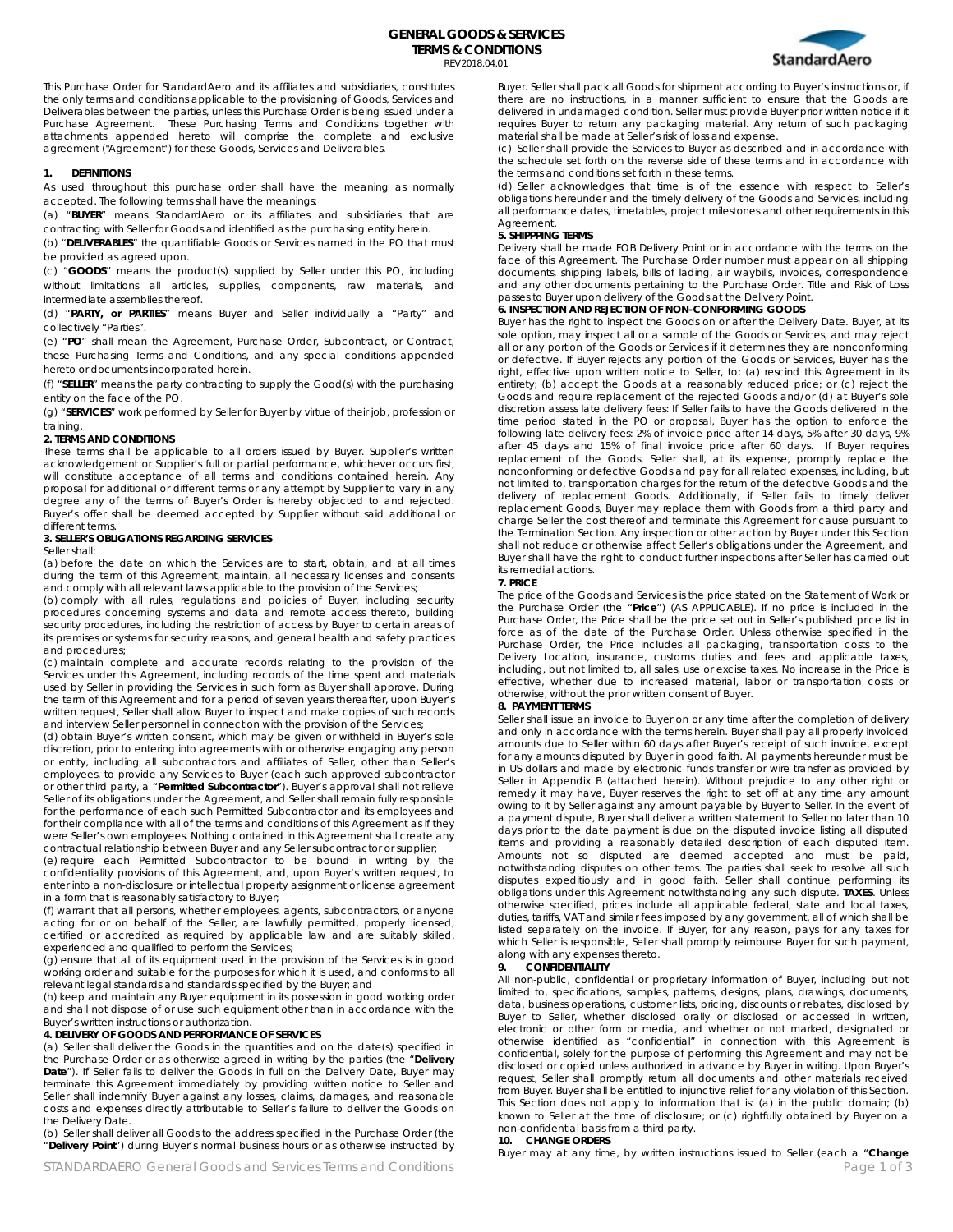**Order**"), order changes to the Services. Seller shall within five days of receipt of a Change Order submit to Buyer a firm cost proposal for the Change Order. If Buyer accepts such cost proposal, Seller shall proceed with the changed services subject to the cost proposal and the terms and conditions of this Agreement. Seller acknowledges that a Change Order may or may not entitle Seller to an adjustment in the Seller's compensation or the performance deadlines under this Agreement.

### **11. WARRANTY**

Seller agrees to undertake the performance of all Works called for in any Buyer purchase order, to pursue the same diligently, and to complete the same within any time limit specified in the order. With respect to each purchase order, Works contracted for shall be as described in the order, and in any plans, specifications, general conditions, or other papers attached to or referred to in the purchase order, which together with these terms and conditions are hereafter called the Agreement and said Works shall include the furnishing of all materials, tools, equipment, labor, superintendence and facilities necessary therefore, excepting however, any items which are to be specifically furnished or performed by Buyer as provided in the Agreement. Seller warrants to Buyer that the Works will be of best quality and new, unless otherwise permitted by the purchase order, and that the Works will be free of defects and in strict compliance with the requirements of the Agreement for a period of twelve (12) months, unless otherwise specified in the purchase order. In the event of a warranty defect, Seller shall, at Buyer's discretion, repair or replace the defective Works at no cost to Buyer. This remedy is not exclusive and shall not be in lieu of any other remedy available at law or equity.

#### **12. INSURANCE**

Seller shall produce proof or evidence satisfactory to Buyer that the following insurance coverage is in place:

• Commercial General Liability (**CGL**), in the amount no less than \$1,000,000.00 any one occurrence and in the aggregate for bodily injury and property damage. This General Commercial Liability Insurance coverage shall name Buyer as an additional insured and shall include endorsements for: Products and completed operation liability coverage; personal injury; contractual liability; and independent contractors' coverage.

• **Workers' Compensation Insurance** – At all times during the Agreement, Seller will carry and maintain in full force and effect, Workman's' Compensation Insurance as required by applicable law covering all personnel engaged in furnishing of services under this Agreement including Employers Liability Insurance.

## **13. GENERAL INDEMNIFICATION**

Seller shall defend, indemnify and hold harmless Buyer and Buyer's parent company, its subsidiaries, affiliates, successors or assigns and its respective directors, officers, shareholders and employees (collectively, "**Indemnitees**") against any and all loss, injury, death, damage, liability, claim, deficiency, action, judgment, interest, award, penalty, fine, cost or expense, including reasonable attorney and professional fees and costs, and the cost of enforcing any right to indemnification hereunder and the cost of pursuing any insurance providers (collectively, "**Losses**") arising out of or occurring in connection with the Goods and Services purchased from Seller or Seller's negligence, willful misconduct or breach of these terms. Seller shall not enter into any settlement without Buyer's prior written consent.

## **14. INTELLECTUAL PROPERTY INDEMNIFICATION**

Seller shall, at its expense, defend, indemnify and hold harmless Buyer and any Indemnitee against any and all Losses arising out of or in connection with any claim that Buyer's or Indemnitee's use or possession of the Goods or use of the Services infringes or misappropriates the patent, copyright, trade secret or other intellectual property right of any third party. In no event shall Seller enter into any settlement without Buyer's or Indemnitee's prior written consent.

#### **15. TERMINATION**

In addition to any remedies that may be provided under these terms, Buyer may terminate this Agreement with immediate effect upon written notice to the Seller, either before or after the acceptance of the Goods or the seller's delivery of the Services, 1) for any reason; or 2) if Seller has not performed or complied with any of these terms, in whole or in part. If the Seller becomes insolvent, files a petition for bankruptcy or commences or has commenced against it proceedings relating to bankruptcy, receivership, reorganization or assignment for the benefit of creditors, then the Buyer may terminate this Agreement upon written notice to Seller. If Buyer terminates the Agreement for any reason, Seller's sole and exclusive remedy is payment for the Goods or Services received and accepted and Services accepted by Buyer prior to the termination.

## **16. INTELLECTUAL PROPERTY**

Except as specifically set forth in writing and signed by both Parties, Buyer shall retain control and ownership of all inventions, designs and processes, or other intellectual property owned, controlled or possessed by Buyer prior to this purchase order. Buyer shall further retain ownership of all inventions, designs and processes, or other intellectual property, arising from the performance of the Works or related to the Deliverables, or in respect of any uses and any applications thereof or any processes related to such applications or uses and Buyer shall be entitled to apply for and obtain in Buyer's own name patents, copyrights, design rights or any other protection relating thereto. Seller shall promptly notify Buyer of any such data, information, invention or discovery. Buyer shall become the sole owner of any and all notes, reports, memoranda, drawings, designs, schematics and any other written information made or prepared in connection with any purchase order placed by Buyer and such information shall not be utilized by Seller without the express written consent of Buyer.

Additionally, Seller agrees that all tangible and intangible property, including, but not limited to tools, tool drawings, materials, drawings, documents or data furnished to Seller by Buyer, or any materials affixed or attached thereto, shall be and remain the personal property of Buyer, and, unless otherwise agreed to in writing by Buyer, shall be used by Seller solely to render Services or provide Goods to Buyer.

## **17. GENERAL PROVISIONS**

STANDARDAERO General Goods and Services Terms and Conditions **Page 2 of 3** and 2 of 3



a) **Amendments and Notices** These terms may only be amended or modified in a writing stating specifically that it amends these terms and is signed by an authorized representative of each party. All notices, requests, consents, claims, demands, waivers and other communications hereunder (each, a "**Notice**") shall be in writing and addressed to the parties at the addresses set forth below. All Notices shall be delivered to the addresses of each party as listed above by personal delivery, nationally recognized overnight courier (with all fees pre-paid), e-mail (with confirmation of transmission) or certified or registered mail (in each case, return receipt requested, postage prepaid). Except as otherwise provided in this Agreement, a Notice is effective only (a) upon receipt of the receiving party, and (b) if the party giving the Notice has complied with the requirements of this Section. b) **Assignment** Seller shall not assign, transfer, delegate or subcontract any of its rights or obligations under this Agreement without the prior written consent of Buyer.

Any purported assignment or delegation in violation of this Section shall be null and void. No assignment or delegation shall relieve the Seller of any of its obligations hereunder. Buyer may at any time assign or transfer any or all of its rights or obligations under this Agreement without Seller's prior written consent to any affiliate or to any person acquiring all or substantially all of Buyer's assets.

c) **Audit Rights** Buyer shall have the right to conduct audits of Seller's records for a period of up to twenty-four (24) months subsequent to the effective date of termination or cancellation of this Agreement.

d) **Disputes** If any dispute arises with respect to the execution or interpretation of this Agreement, the Parties shall attempt to settle their differences amicably. If the Parties fail to reach a mutual agreement, the dispute may be resolved by binding arbitration according to the Rules of Arbitration of the American Arbitration Association. Any arbitration shall occur in New York NY unless the Parties agree otherwise. With respect to any judgment or decision, the prevailing party shall be entitled to recover its reasonable actual legal fees and disbursements and collection expenses without limitation by any rule of court or statute. All information and data disclosed by either Party in connection with the arbitration of any dispute relating to this Agreement shall be treated as confidential by the Parties.

e) **English Language.** Except as the parties may otherwise agree, this Agreement, data, notices, shipping invoices, correspondence and other writings shall be written in the English language. In the event of any inconsistency between any terms of this Agreement and any translation thereof into another language, the English language meaning shall control.

f) **Entire Agreement** This Agreement and its appendices constitute the entire agreement between the Parties with regard to the subject matter herein and supersede all other contracts, purchase orders or understandings of the matters herein subject, to include the issuance of any agreement or invoicing terms provided by Seller. Annexes shall be applicable as specified in the Agreement. In case of any conflicts or inconsistencies between the provisions of this Agreement and the Appendices attached hereto, the provisions of this Agreement shall prevail.

g) **Export Compliance** Seller will be the importer/exporter of record of the Equipment and, unless we otherwise agree in writing, Seller will be responsible for obtaining all necessary import/export licenses, permits and other required authorizations. All delivered items (including technical data) shall at all times be subject to all applicable import and export regulations including, without limitation, the U.S. Export Regulations, International Traffic in Arms Regulations of the U.S., and applicable U.S. Customs Regulations. Seller will not dispose of USA-origin items furnished by Buyer (including technical data) other than in and to the country of ultimate destination specified in the PO, government license(s), and authorization(s), except as law and regulation permit.

h) **Force Majeure** Neither Party to this Agreement shall be liable for its failure to perform hereunder due to circumstances beyond its reasonable control, including but not limited to strike, riot, war, fire, act of God, accident, plant breakdown not caused by the fault or neglect of such Party, compliance with any law, regulation or order, whether valid or invalid, of the United States of America or any other governmental body.

i) **General Compliance** Seller represents, warrants, and covenants that it shall supply all Goods in compliance with all applicable federal, provincial, international, national, state and local laws, legislation, rules, codes, regulations and governmental agencies standards, including, but not limited to anti-bribery, labor, environmental, health and safety laws and regulations, having jurisdiction over activities relating to this PO. Seller agrees to comply with Buyer's Code of Ethics outlined at the following link (available)

# http://www.standardaero.com/AboutUs/CompanyInformation.aspx

j) 6**Governing Law and Submission to Jurisdiction** This Agreement shall be sportent of the State of New York without of<br>governed by the laws of the State of New York without reference to its conflict of law provisions. The Parties hereby consent to the exclusive jurisdiction of the courts of New York.

k) **Gratuities/Kickbacks** Seller shall not offer or give a kickback or gratuity (in the form of entertainment, gifts, or otherwise) for the purpose of obtaining or rewarding favorable treatment as a supplier to Buyer.

l) **Independent Contractor** It is understood that Seller is an independent contractor of Buyer. Nothing in this Agreement shall constitute Seller an employee, partner, or agent of, or attorney for Buyer for any purpose. Nor is Seller granted any right or authority to assume or to create any obligation or responsibility, whether express or implied, on behalf of or in the name of Buyer or to in any way bind Buyer. Seller shall not hold itself out as having any authority to bind Buyer.

m) **Limitation of Liability** IN NO EVENT SHALL EITHER PARTY BE LIABLE FOR ANY INCIDENTAL, CONSEQUENTIAL, EXEMPLARY, SPECIAL, OR PUNITIVE DAMAGES OR EXPENSES OR LOST PROFITS (**REGARDLESS OF HOW CHARACTERIZED AND EVEN IF SUCH PARTY HAS BEEN ADVISED OF THE POSSIBILITY OF SUCH DAMAGES**) UNDER OR IN CONNECTION WITH THIS AGREEMENT OR ANY ORDER UNDER THIS AGREEMENT, REGARDLESS OF THE FORM OF ACTION (**WHETHER IN CONTRACT, TORT, NEGLIGENCE, STRICT LIABILITY, STATUTORY LIABILITY OR OTHERWISE**). Nothing in this Agreement shall